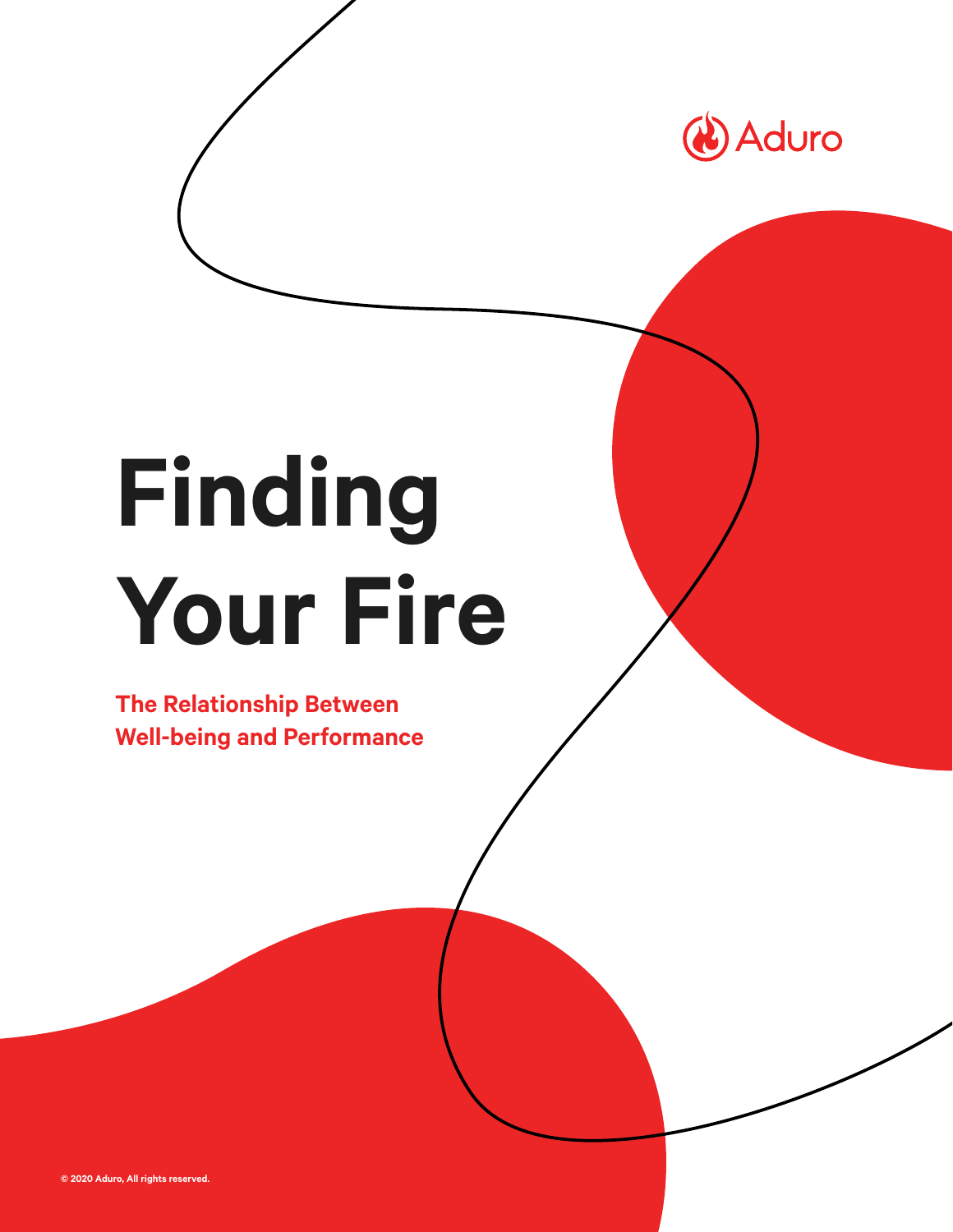#### **2020 has been a year of unprecedented challenges.**

Meanwhile, predictions for the new year have not conveyed the usual sense of optimism that often accompanies the hanging of a new calendar; we still have a tough road ahead. Some days, it's all we can do to get out of bed, and checking the mail is a real achievement. But our need and desire to perform has not become less important in the face of overwhelming stressors. If anything, the need to perform has become critical not only for driving results, but for experiencing a sense of fulfillment and purpose in trying times.

So how does one "find your fire" -- the intrinsic motivation to perform -- in the face of multiple, overwhelming stressors? The answer is simple, if not easy. Furthermore, igniting the will to succeed is critically important to people, teams and companies who have good work to do regardless of what the world throws at us.

In short, we have to be well to do well. If 2020 has cast any truth in sharp relief, it is the fact that fundamental, holistic well-being is the power source for human performance. But how do we get from here to there? Here are the highlights:

- Understand "role strain" and how thinking about "employee performance" in isolation is not a sustainable approach to well-being or performance.
- Recognize the difference between holistic well-being approaches and well-intentioned "interventions" focused on narrow slices of the well-being equation.
- Empower managers as frontline catalysts for positive change.
- The need for foundational, holistic wellbeing strategies is urgent; the time for elevating wellness to the highest level of organizational strategy and execution is now.



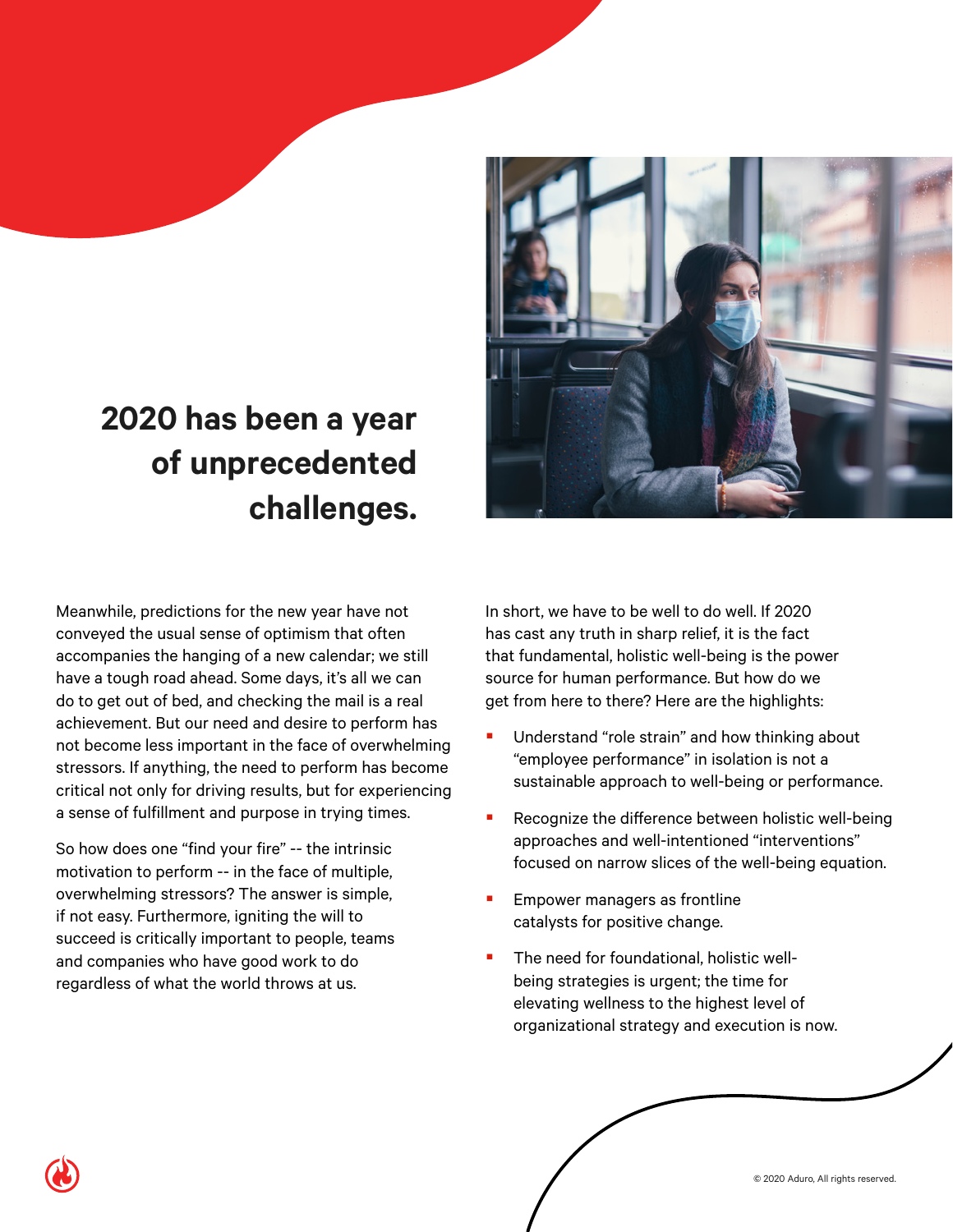#### **The Big Picture**

This article, Finding Your Fire, is the final installment in a three-part Human Performance series about improving employee mental health and boosting resilience during the pandemic era. The three articles in the series are:

- **1. [Recovering from Crisis Fatigue](https://adurolife.com/whitepapers/fight-back-against-crisis-fatigue-holistic-employee-wellbeing/)**
- **2. [5 Tips to Embrace Uncertainty](https://adurolife.com/whitepapers/5-critical-steps-to-boost-employee-resilience-in-the-time-of-covid-19/)**
- 



#### **3. Finding Your Fire Crisis Fatigue**

In ["Recovering from Crisis Fatigue](https://adurolife.com/whitepapers/fight-back-against-crisis-fatigue-holistic-employee-wellbeing/)," we highlight the multiple stages that we pass through on our way to recovery from events that are perceived as existential threats. "Generally speaking, the three stages of crisis fatigue may be described as emergency, regression and recovery.<sup>1</sup>" Many companies and individuals are currently stuck in emergency or regression phases and need help charting a clear course to recovery.

#### **Resilience**

In ["5 Tips to Embrace Uncertainty,](https://adurolife.com/whitepapers/5-critical-steps-to-boost-employee-resilience-in-the-time-of-covid-19/)" we explore the role of resilience in accelerating recovery and as the cornerstone of effective change management. Sweeping changes in the way companies operate (and to the employee experience) are an inevitable response to the multiple crises we have faced throughout 2020. But in order to boost resilience across the entire workforce, companies must approach the implementation of holistic well-being with the same vigor and discipline they would traditional change management initiatives like major reorganizations, shifts in business models or international expansions. As a model for effective change management, we turned to Harvard Business School for advice<sup>2</sup>. .

1. <https://hbr.org/2020/05/if-you-feel-like-youre-regressing-youre-not-alone> 2. <https://online.hbs.edu/blog/post/change-management-process>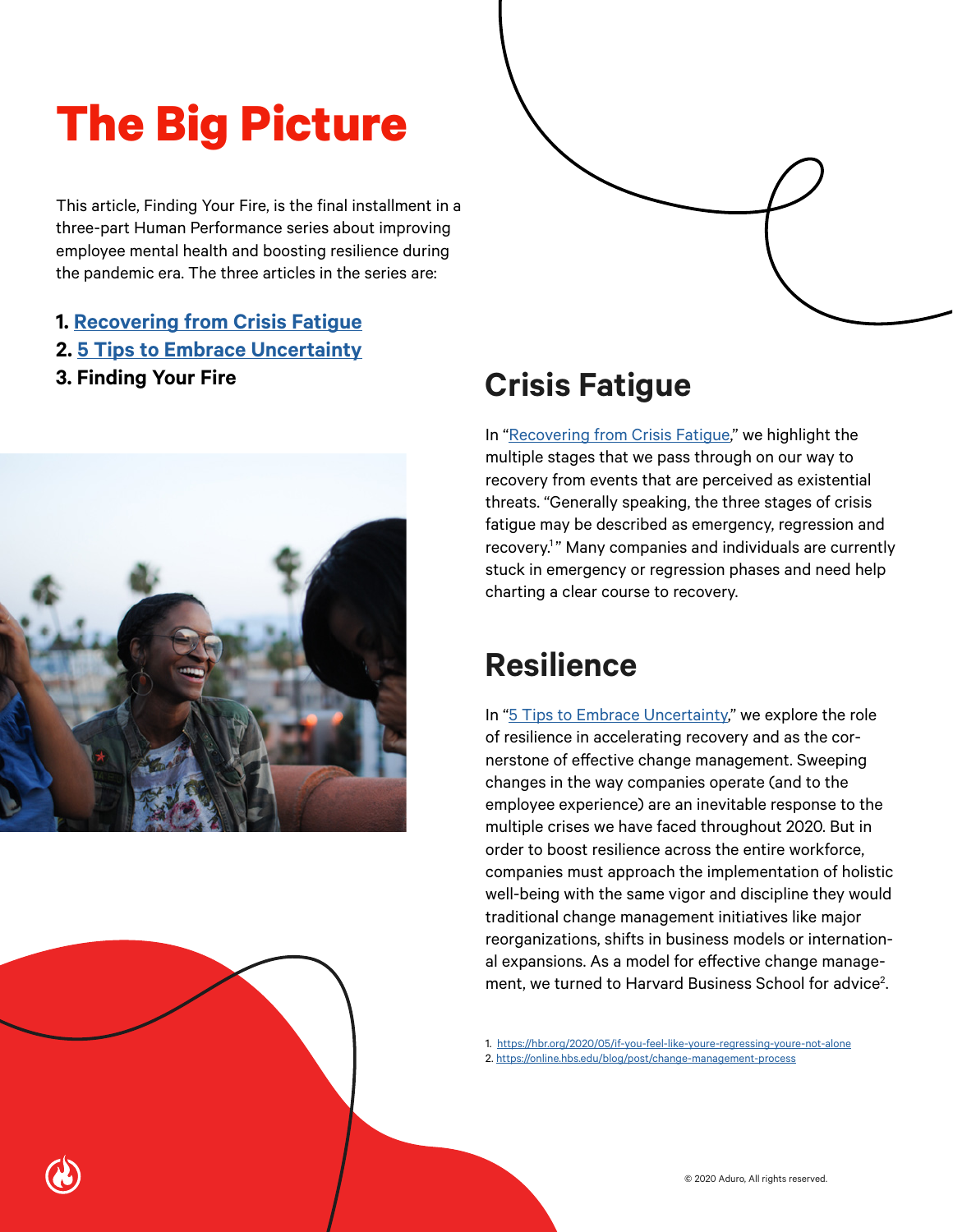#### **Human Performance**

In this final installment, we focus on the connection between well-being and human performance. We are careful to distinguish human performance from employee performance because the science is conclusive that only holistic approaches to well-being that address all aspects of the human experience can both ignite productivity and sustain it across the multiple social roles we fulfill.

**Only holistic approaches to wellbeing that address all aspects of the human experience can both ignite and sustain human performance. [Aduro can help](https://adurolife.com/).**

In sociology, a social role is defined as a set of expectations and norms associated with specific relationships or functions in society. For example, "employees" are expected to produce value for their company and the role comes along with certain norms that govern behaviors as mundane as punctuality and as complex as resilience. On the other hand, "parents" are expected to care for and nurture their children by exhibiting behavioral norms such as reliability and role modeling. These are only two examples of social roles that any one person may hold simultaneously. But in reality, most people have numerous roles that shift with different phases of life. The expectations and behavioral norms for each role may be different, but they all have one thing in common; people are judged and judge themselves based on their ability to deliver on the expectations associated with these roles.



Employee performance is a false construct because it only addresses the expectations and behavioral norms of a single social role in a vacuum. What happens when a person is meeting the expectations of one role, but at the expense of others? For example, what happens when an individual prioritizes work performance to a degree that makes it difficult or impossible to perform well as a parent, a partner or a community leader?

Unfortunately, the demands of multiple social roles often result in what sociologists and psychologists call "role strain" or "role conflict."3 And when people feel like they are neglecting one role to meet the expectations of another, the negative impact on well-being can be dramatic and erode performance across all social roles.

3. <https://www.thoughtco.com/what-is-role-strain-in-sociology-4784018>



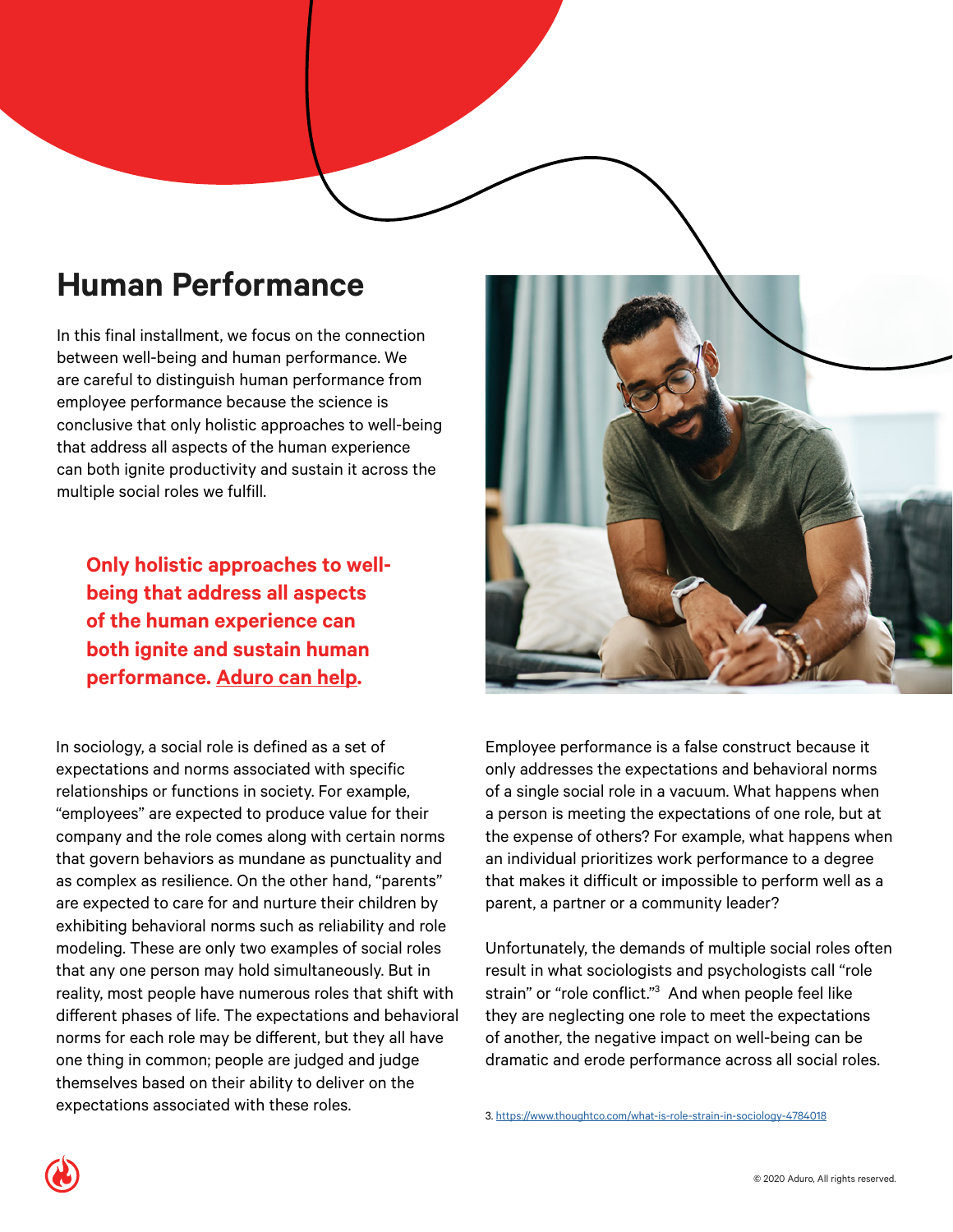### **Role Strain During COVID-19**

Consider for a moment the multiple social roles of the "working mother" in the context of the pandemic era. Many working mothers are currently experiencing significant role strain due to the demands of at least three critical social roles: (1) employee; (2) mother; and (3) educator. The expectations for success in these three roles (which are only a subset of all potential roles) lead to constant conflict, negotiation and trade-offs.

My boss scheduled a meeting at noon, but I also need to feed the kids and my daughter needs help logging in to her 12:30 Zoom class.

In the short-term, some women in this situation may prioritize work performance in order to provide financial security. But over time, the role strain can become too significant and the perceived neglect of other roles leads to negative well-being outcomes. As a direct result of this particular example of role strain, the labor force participation rates for women have dropped to levels not seen since the 1980s<sup>4</sup>.

The pandemic era has rendered the negative impact of role strain in sharp relief. But it has also highlighted the ineffectiveness of corporate wellness programs that are narrowly focused on the "employee" social role.

Such programs often deliver only short-term results because they do not offer support for the multiple interrelated aspects of life and frequently appear to be in direct conflict with performance management objectives, messages and programs.



A major driver of this conflict is the low strategic priority often assigned to wellness programs relative to other talent initiatives. The end result is that employees hear a mixed message.

#### **The pandemic has only highlighted the ineffectiveness of one-dimensional corporate wellness programs.**

"We care about well-being, but we care more that you hit your performance goals."

The good news is that more companies are responding to the direct relationship between well-being and performance by rapidly elevating the strategic significance of corporate wellness programs and bringing other initiatives (such as performance management, learning and employee engagement) into strategic alignment.

People have to be well to do well.



<sup>4.</sup> [https://fivethirtyeight.com/features/how-the-pandemic-could-force-a-generation](https://fivethirtyeight.com/features/how-the-pandemic-could-force-a-generation-of-mothers-out-of-the-workforce/)[of-mothers-out-of-the-workforce/](https://fivethirtyeight.com/features/how-the-pandemic-could-force-a-generation-of-mothers-out-of-the-workforce/)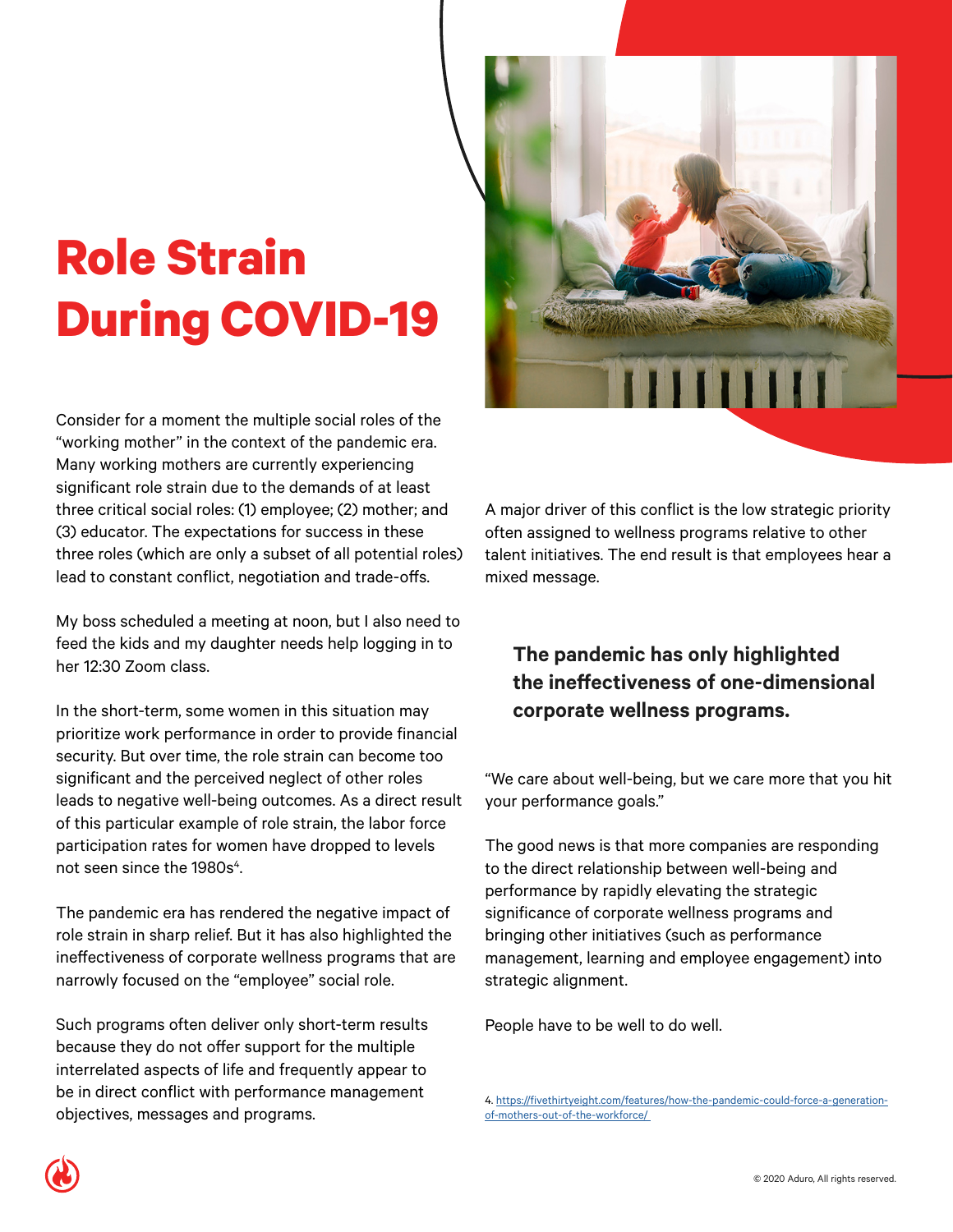## **Holistic Well-being and Human Performance**

Companies and individuals alike are increasingly aware that a holistic approach to well-being is the power source for human performance across all the roles and functions we fulfill in our daily lives. An employee cannot be expected to maintain high standards of performance if attention and care are not provided for all the dimensions that impact well-being across multiple social roles. If a person is physically well but suffers mentally, they cannot be expected to perform. By the same token, if a person is using all their resources to maintain performance at work they may be forced to neglect other social roles. And eventually their work performance will suffer as a result.

A holistic approach to well-being focuses on "humans" rather than "employees." We may all have different social roles, but we are all human beings. Employee performance cannot be seen as something only loosely related to human performance; it must be viewed as an outcome of human performance. And the primary driver of human performance is comprehensive well-being rooted in all six interrelated aspects of life:



tionships and community (for example) in pursuit of better employee performance are trapped in a paradox. Relationships and community are critical to human flourishing, and people cannot perform well at work for sustained periods of time if their needs in other aspects of life are not met. And the same is true for programs that narrowly focus on one or two aspects of life as opposed to those that are built with a holistic scope. Steps and meditation are important tools in a well-being toolbox, but they are not sufficient to address all the drivers of well-being and human performance.

**True well-being is achieved holistically. That's why Aduro supports your employees in all [six interrelated](https://adurolife.com/solutions/)  [aspects of life](https://adurolife.com/solutions/).**

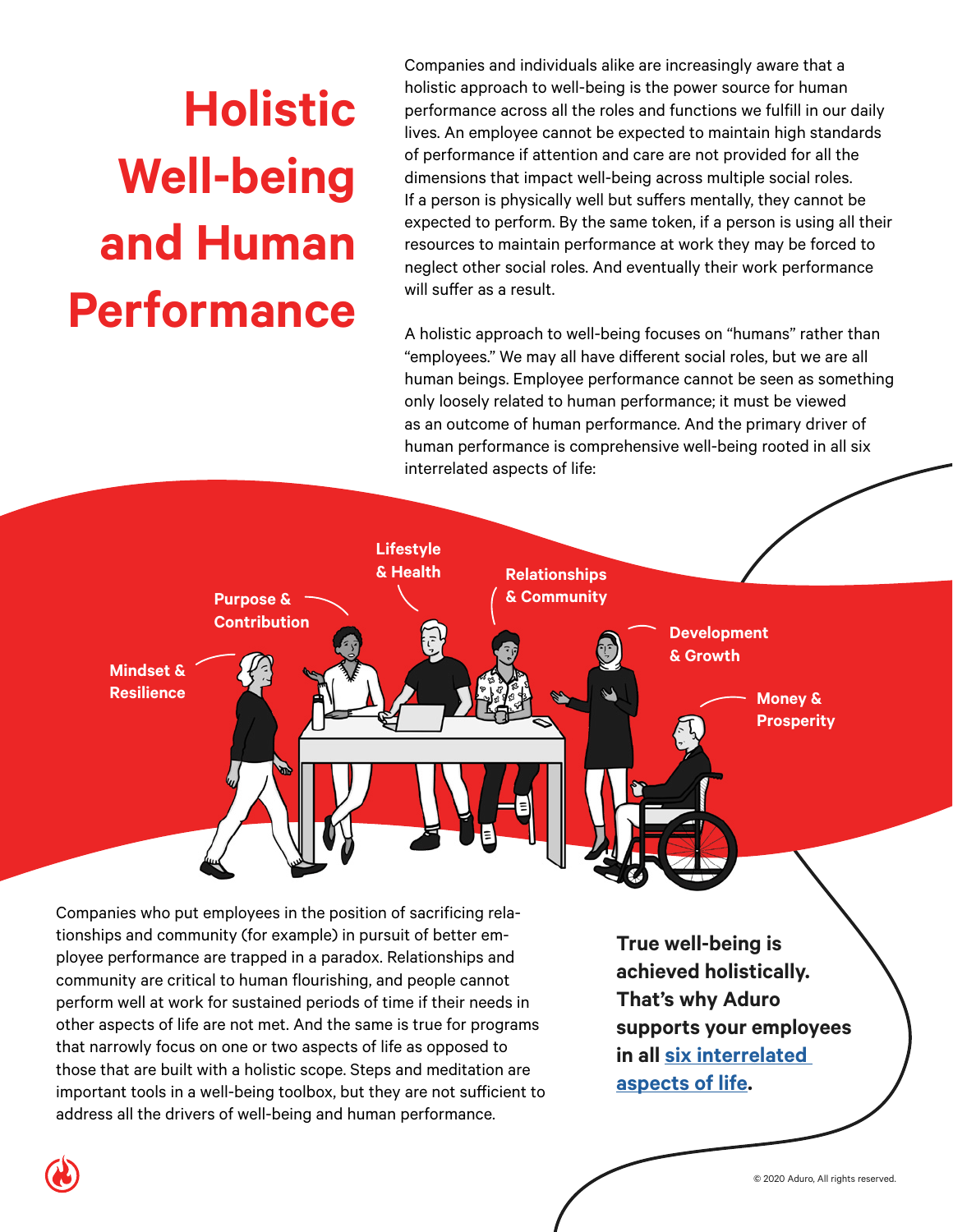### **The Manager's Role**

The "manager" has been frequently maligned in contemporary business literature as a vestigial remnant of a bygone corporate era. In the rush for agility and flatness, many companies have openly questioned the role that managers play in achieving company objectives. Are they the primary source of bureaucracy and inefficiency or the vanguard of innovation? Of course, neither extreme perspective is true. But in companies who organize around holistic well-being and human performance, managers are the primary catalyst for beneficial wellness outcomes.

Only the manager has the right combination of visibility and authority to both spot opportunities for employee support and to do something about them. An executive may have significant authority, but very little visibility into the experience of individual team members. While team members have the most visibility into the lives of their fellow teammates, they don't have the perceived authority (conferred by position) to intervene.

In a previous article, we emphasized the importance of elevating well-being to the level of a major change management initiative. Here we are more specific that managers are the key to successfully activating and cementing gains in well-being and human performance through demonstrating care, modeling desirable behaviors and serving their team as a coach.

> **Aduro equips managers with the resources they need to model, coach and care.**



To fulfill this significant coaching role for their team, managers need to be supported. Companies cannot expect managers to provide mental health counseling or personal financial guidance (for example). They can, however, be trained to lead by listening, engaging, asking and providing. But when managers listen to the individuals on their team, and when they engage with complex issues and when they ask the important, caring questions … if they are not able to provide real solutions, then the potential value of great leadership and management is dramatically diminished. It is incumbent upon companies to provide managers with access to professional resources and solutions for well-being.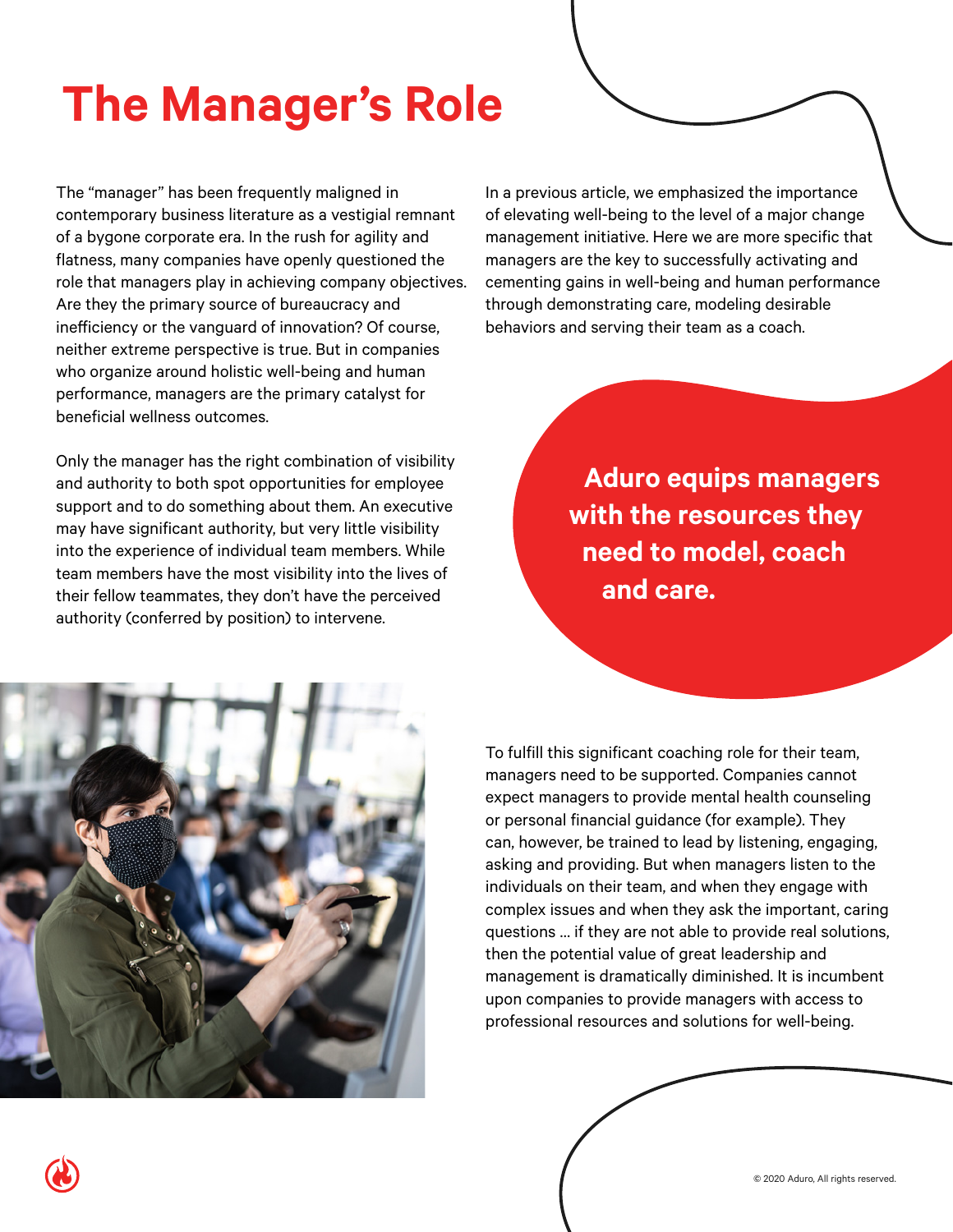### **Putting it All Together**

We are not living in normal times. But many of the issues that we face during the pandemic era are not new. Rather, they have only become more visible and urgent. If there is a silver lining to our current circumstances, perhaps it is the tremendous opportunity to change for the better. As our traditional patterns of everyday life have been disrupted, insignificant priorities have melted away and our focus on enduring and substantive improvements has intensified. That's a very positive environment for company improvement, social change and human innovation.

We hope these articles comprising our three-part Human Performance series have made a compelling case for the role of holistic well-being in boosting human performance. To summarize the main points of the series:

- The combination of a global pandemic, social unrest and economic uncertainty has led to widespread "crisis fatigue" and significant declines in well-being
- Companies can help individuals and organizations recover from crisis fatigue by cultivating resilience
- Building organizational resilience requires companies to elevate the strategic significance of holistic well-being to the same level as any major business transformation initiative
- Managers are key to activating and sustaining well-being, but must be supported with real resources
- $\blacksquare$  It is critical that corporate wellbeing initiatives address all six interrelated aspects of life
- Companies must demonstrate care and provide support for multiple social roles, not just the employee social role
- **A strong foundation of well**being in all aspects of life is the primary power source for human performance